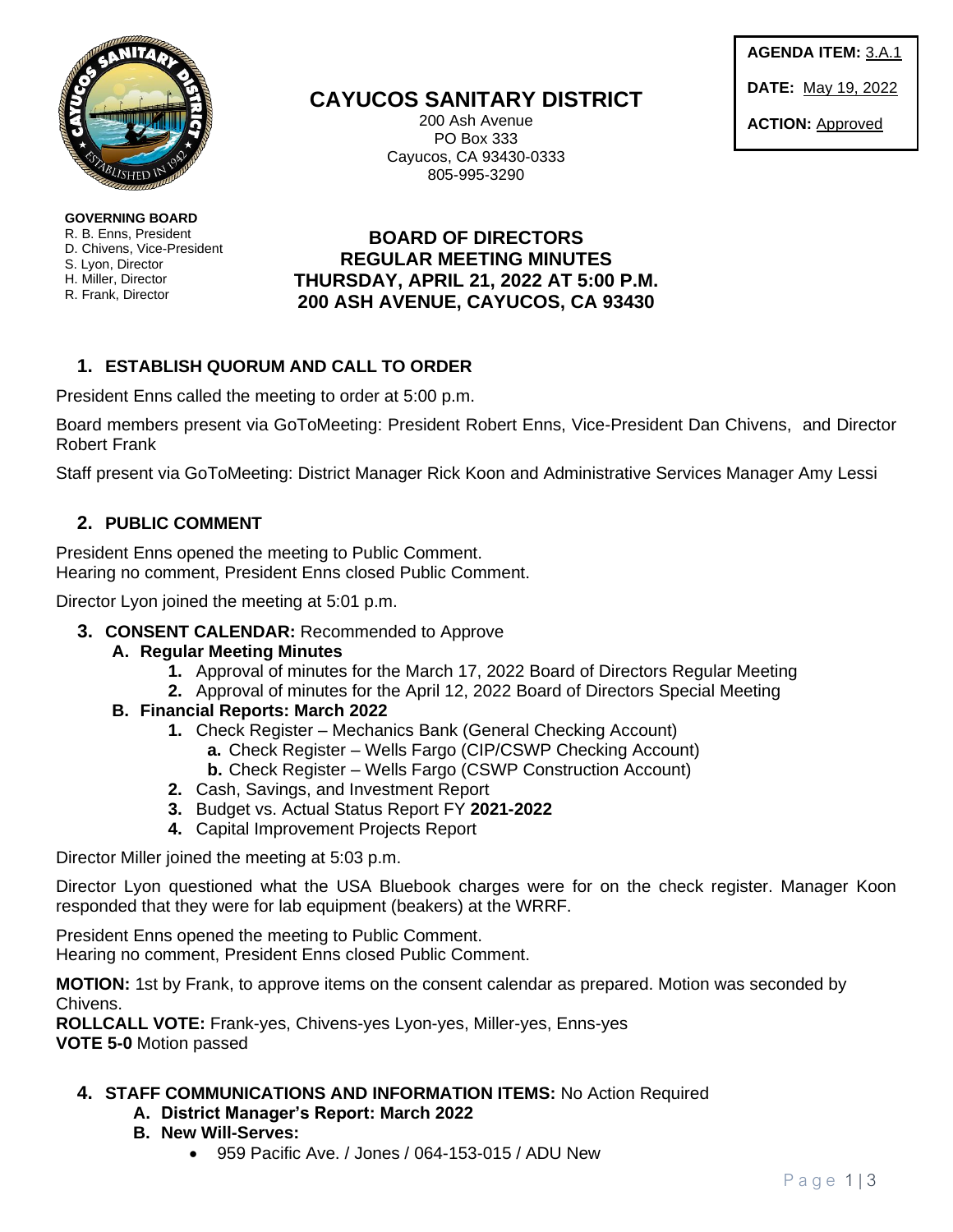### **Extended Will-Serves:**

• 1073 Pacific Ave. / Wolowodiuk / 064-154-020 / SFR New  **Finaled Will-Serves:** • 399 S Ocean Ave. / Coastal Hospitality Holdings, LLC / 064-131-022 / CMMCL Remodel  **Continue-to-Serves (No Will-Serve Required):** None  **Grants of License:** None

Manager Koon gave a summary of the previous month's activities. President Enns asked for clarification as to whether the \$716,611.01 payment on the CIP check register was the same payment referenced in the Manager's Report, to which Manager Koon responded that it is a separate payment. Director Frank observed that the numbers for effluent flows have varied over the last few months, and Manager Koon responded that it is a direct result of stormwater, adding that the number will increase in the summer with increased usage.

President Enns opened the meeting to Public Comment. Hearing no comment, President Enns closed Public Comment.

#### **Items 4.A – B were received and accepted.**

#### **5. DISCUSSION AND CONSIDERATION TO APPROVE PAYMENT OF MORRO BAY INVOICE FOR 4th QUARTER OF FY 2020-2021 IN THE AMOUNT OF \$113,478.73**

Manager Koon recommended that the Board pull this item since staff did not receive a response to their questions. Director Frank noted the total balance owed is unclear.

President Enns opened the meeting to Public Comment. Hearing no comment, President Enns closed Public Comment.

**MOTION:** 1st by Frank, to pull item and waive approval of Morro Bay invoice for 4th quarter of FY 2020-2021 until discrepancies have been resolved. Motion was seconded by Lyon. **ROLLCALL VOTE:** Frank-yes, Lyon-yes, Miller-yes, Chivens-yes, Enns-yes

**VOTE 5-0** Motion passed

#### **6. DISCUSSION AND CONSIDERATION OF REQUEST FROM THE LOCAL AGENCY FORMATION COMMISSION (LAFCO) TO SUBMIT A BALLOT FOR THE LAFCO ALTERNATE SPECIAL DISTRICT MEMBER**

President Enns mentioned that candidate Ed Eby has been an alternate on the LAFCO Board for some time, and regularly attends their meetings.

President Enns opened the meeting to Public Comment. Hearing no comment, President Enns closed Public Comment.

**MOTION:** 1st by Frank, to nominate Ed Eby as the LAFCO Alternate Special District Member. Motion was seconded by Miller.

**ROLLCALL VOTE:** Frank-yes, Miller-yes, Lyon-yes, Chivens-yes, Enns-yes **VOTE 5-0** Motion passed

#### **7. CONSIDERATION TO ADOPT RESOLUTION 2022-09 ESTABLISHING THE AMOUNT OF SEWER CONNECTION FEES AND INSPECTION FEES**

Manager Koon presented the resolution and attached study to the Board. Director Frank asked for clarification on what the Inspection Fee entails. Manager Koon answered that District staff routinely visits construction sites throughout the Will-Serve process to assist with requirements in connecting to the sewer system. Staff provides step-by-step counsel to Will-Serve customers during the connection process and makes an average of three trips to construction sites during this time period. Vice President Chivens requested confirmation that the